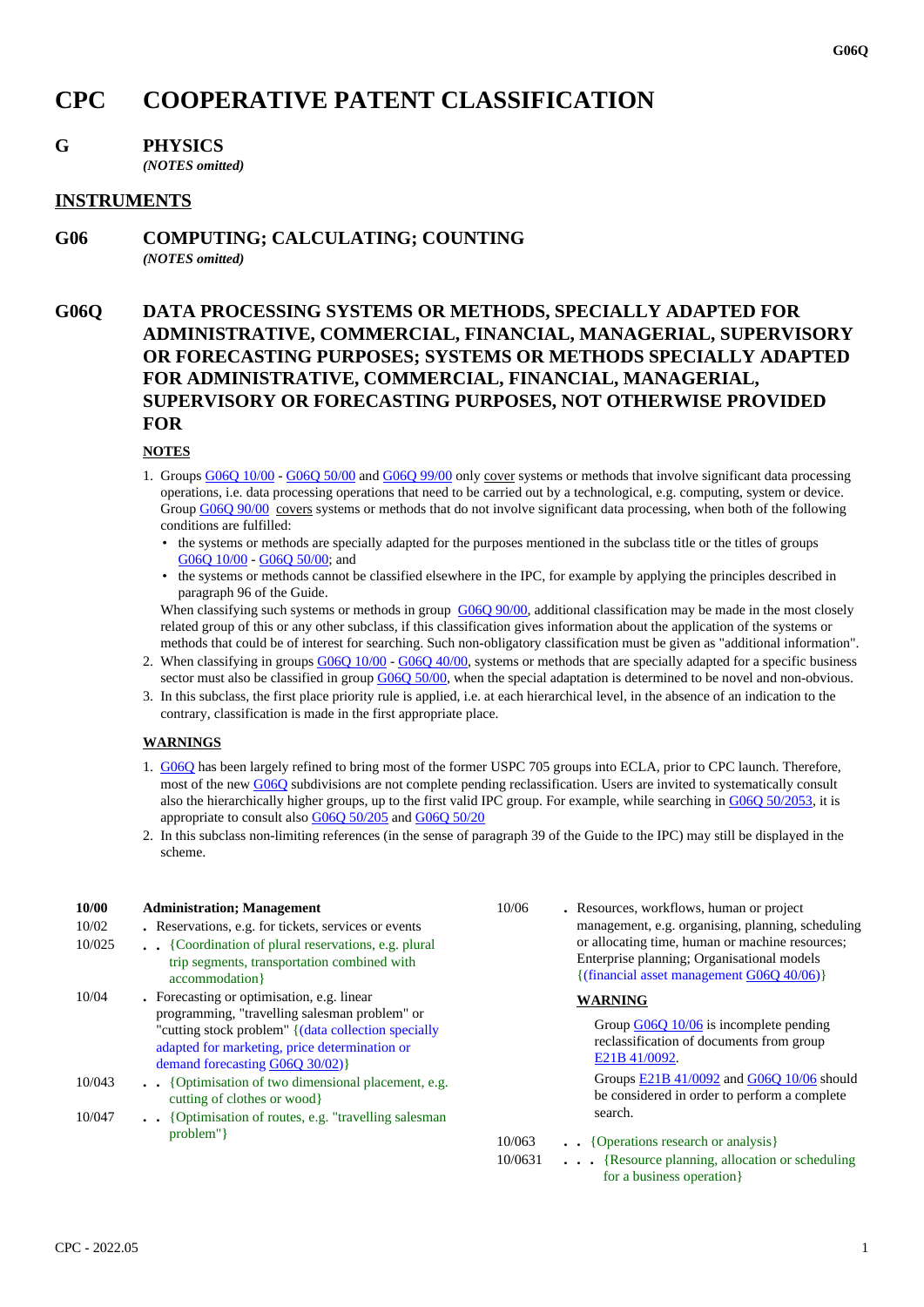| 10/06311           |           |           | {Scheduling, planning or task assignment for                                                            |  |
|--------------------|-----------|-----------|---------------------------------------------------------------------------------------------------------|--|
|                    |           |           | a person or group}                                                                                      |  |
|                    |           |           | 10/063112 {Skill-based matching of a person or a                                                        |  |
|                    |           |           | group to a task}                                                                                        |  |
|                    |           |           | 10/063114 {Status monitoring or status determination<br>for a person or group}                          |  |
|                    |           |           | 10/063116 {Schedule adjustment for a person or                                                          |  |
|                    |           |           | $group$ }                                                                                               |  |
|                    |           |           | 10/063118 {Staff planning in a project environment}                                                     |  |
|                    |           |           | 10/06312 {Adjustment or analysis of established                                                         |  |
|                    |           |           | resource schedule, e.g. resource or task                                                                |  |
|                    |           |           | levelling, or dynamic rescheduling}                                                                     |  |
| 10/06313           |           |           | • {Resource planning in a project                                                                       |  |
|                    |           |           | environment}                                                                                            |  |
| 10/06314           |           |           | . {Calendaring for a resource}                                                                          |  |
| 10/06315           |           |           | . {Needs-based resource requirements                                                                    |  |
| 10/06316           |           |           | planning or analysis}<br>. {Sequencing of tasks or work}                                                |  |
| 10/0633            |           |           | . {Workflow analysis}                                                                                   |  |
| 10/0635            |           |           | $\bullet$ $\bullet$ {Risk analysis}                                                                     |  |
| 10/0637            |           |           | . {Strategic management or analysis}                                                                    |  |
| 10/06375           |           |           | {Prediction of business process outcome or                                                              |  |
|                    |           |           | impact based on a proposed change}                                                                      |  |
| 10/0639            |           |           | {Performance analysis}                                                                                  |  |
| 10/06393           |           |           | . {Score-carding, benchmarking or key                                                                   |  |
|                    |           |           | performance indicator [KPI] analysis}                                                                   |  |
| 10/06395           |           |           | . {Quality analysis or management}                                                                      |  |
| 10/06398           |           |           | . {Performance of employee with respect to a                                                            |  |
|                    |           |           | job function}                                                                                           |  |
| 10/067             |           |           | $\bullet$ {Business modelling}                                                                          |  |
| 10/08              |           |           | . Logistics, e.g. warehousing, loading, distribution or                                                 |  |
|                    |           |           | shipping; Inventory or stock management, e.g. order<br>filling, procurement or balancing against orders |  |
| 10/083             |           |           | $\bullet$ {Shipping}                                                                                    |  |
| 10/0831            |           |           | {Overseas transactions}                                                                                 |  |
| 10/0832            |           |           | {Special goods or special handling procedures}                                                          |  |
| 10/0833            |           |           | $\cdots$ {Tracking}                                                                                     |  |
| 10/0834            |           |           | $\cdots$ {Choice of carriers}                                                                           |  |
| 10/08345           |           |           | $\ldots$ {Pricing}                                                                                      |  |
| 10/0835            |           |           | {Relationships between shipper or supplier and                                                          |  |
|                    |           |           | carrier}                                                                                                |  |
| 10/08355           |           |           | $\ldots$ {Routing methods}                                                                              |  |
| 10/0836            |           |           | $\cdots$ {Central recipient pick-ups}                                                                   |  |
| 10/0837<br>10/0838 |           |           | . . {Return transactions}<br>. Historical data}                                                         |  |
| 10/087             |           |           | • {Inventory or stock management, e.g. order                                                            |  |
|                    |           |           | filling, procurement, balancing against orders}                                                         |  |
| 10/0875            |           |           | . {Itemization of parts, supplies, or services, e.g.                                                    |  |
|                    |           |           | bill of materials }                                                                                     |  |
| 10/10              |           |           | • Office automation, e.g. computer aided management                                                     |  |
|                    |           |           | of electronic mail or groupware (user-to-user                                                           |  |
|                    |           |           | messaging in packet switching-networks,                                                                 |  |
|                    |           |           | transmitted according to store-and-forward or real-<br>time protocols, e.g. e-mail, H04L 51/00); Time   |  |
|                    |           |           | management, e.g. calendars, reminders, meetings or                                                      |  |
|                    |           |           | time accounting                                                                                         |  |
| 10/101             | $\bullet$ |           | {Collaborative creation of products or services}                                                        |  |
| 10/103             |           |           | . . {Workflow collaboration or project management}                                                      |  |
| 10/105             |           |           | . . {Human resources}                                                                                   |  |
| 10/1053            |           | $\ddotsc$ | {Employment or hiring}                                                                                  |  |
| 10/1057            |           |           | • {Benefits package}                                                                                    |  |
|                    |           |           |                                                                                                         |  |

| 10/107  | . . {Computer aided management of electronic                                                   |
|---------|------------------------------------------------------------------------------------------------|
|         | mail (arrangements for user-to-user messaging                                                  |
|         | in packet-switching networks, e.g. e-mail or                                                   |
|         | instant messages, H04L 51/00; network security                                                 |
|         | protocols H04L 63/00; real-time communication                                                  |
|         | protocols in data switching networks H04L 65/00;                                               |
|         | network protocols for data switching network<br>services $H04L 67/00$                          |
| 10/109  | . Time management, e.g. calendars, reminders,                                                  |
|         | meetings, time accounting (organizing, planning,                                               |
|         | scheduling or allocating time G06Q 10/06)}                                                     |
| 10/1091 | . {Recording time for administrative purposes}                                                 |
| 10/1093 | {Calendar-based scheduling for a person or<br>group}                                           |
| 10/1095 | $\ldots$ (Meeting or appointment)                                                              |
| 10/1097 | $\cdots$ (Task assignment)                                                                     |
| 10/20   | • {Product repair or maintenance administration}                                               |
| 10/30   | {Product recycling or disposal administration}                                                 |
| 20/00   | Payment architectures, schemes or protocols                                                    |
|         | (apparatus for performing or posting payment                                                   |
|         | transactions G07F 7/08, G07F 19/00; electronic cash                                            |
|         | registers G07G 1/12)                                                                           |
| 20/02   | . involving a neutral party, e.g. certification authority,                                     |
|         | notary or trusted third party [TTP]                                                            |
| 20/023  | • {the neutral party being a clearing house}                                                   |
| 20/027  | • {involving a payment switch or gateway}                                                      |
| 20/04   | . Payment circuits                                                                             |
| 20/042  | • {characterized in that the payment protocol                                                  |
|         | involves at least one cheque}                                                                  |
| 20/0425 | {the cheque being electronic only}<br>$\ddot{\phantom{0}}$                                     |
| 20/045  | . {using payment protocols involving tickets}                                                  |
| 20/0457 | {the tickets being sent electronically}<br>$\ddot{\phantom{0}}$                                |
| 20/047  | . {using payment protocols involving electronic<br>receipts}                                   |
| 20/06   | . Private payment circuits, e.g. involving electronic                                          |
|         | currency used among participants of a common                                                   |
|         | payment scheme                                                                                 |
| 20/065  | $\bullet \bullet$ {using e-cash}                                                               |
| 20/0652 | {e-cash with decreasing value according to a<br>parameter, e.g. time}                          |
| 20/0655 | {e-cash managed centrally}<br>$\cdots$                                                         |
| 20/0658 | {e-cash managed locally}<br>$\cdot \cdot \cdot$                                                |
| 20/08   | . Payment architectures                                                                        |
| 20/085  | {involving remote charge determination or related<br>$\ddot{\phantom{a}}$<br>payment systems } |
| 20/0855 | {involving a third party}<br>$\ddot{\phantom{0}}$                                              |
| 20/10   | specially adapted for electronic funds transfer                                                |
|         | [EFT] systems; specially adapted for home                                                      |
|         | banking systems                                                                                |
| 20/102  | {Bill distribution or payments}<br>$\ddot{\phantom{a}}$                                        |
| 20/105  | . {involving programming of a portable memory                                                  |
|         | device, e.g. IC cards, "electronic purses"}                                                    |
| 20/108  | {Remote banking, e.g. home banking}<br>$\ddot{\bullet}$                                        |
| 20/1085 | {involving automatic teller machines<br>$\ddots$<br>[ATMs]                                     |
| 20/12   | • specially adapted for electronic shopping systems                                            |
| 20/123  | . . {Shopping for digital content}                                                             |
| 20/1235 | {with control of digital rights management<br>[DRM]                                            |
| 20/127  | {Shopping or accessing services according to a<br>time-limitation}                             |
| 20/14   | specially adapted for billing systems                                                          |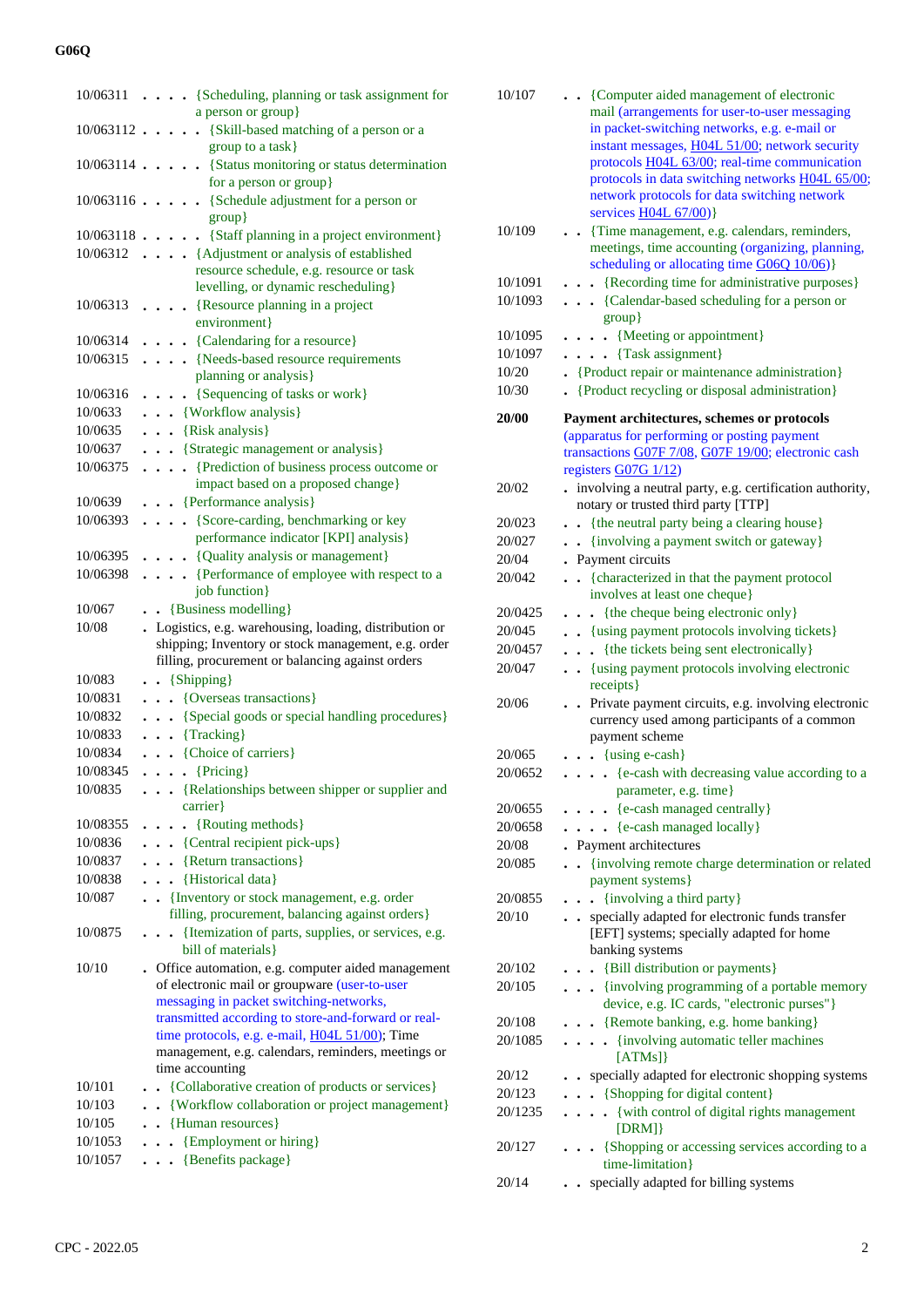| 20/145            | {Payments according to the detected use or<br>quantity }                                                                                                                              | 20/30            | . characterised by the use of specific devices {or<br>networks }                                                                                   |
|-------------------|---------------------------------------------------------------------------------------------------------------------------------------------------------------------------------------|------------------|----------------------------------------------------------------------------------------------------------------------------------------------------|
| 20/16             | . . Payments settled via telecommunication systems                                                                                                                                    |                  | <b>WARNING</b>                                                                                                                                     |
| 20/18             | . . involving self- service terminals [SSTs], vending                                                                                                                                 |                  | Group $\underline{G06Q}$ 20/30 is impacted by                                                                                                      |
| 20/20             | machines, kiosks or multimedia terminals<br>. . Point-of-sale [POS] network systems                                                                                                   |                  | reclassification into groups G06Q 20/306 and<br>G06Q 20/308.                                                                                       |
|                   | <b>WARNING</b>                                                                                                                                                                        |                  | Groups G06Q 20/30, G06Q 20/306, and                                                                                                                |
|                   | Group $\underline{G06Q}$ 20/20 is incomplete pending<br>reclassification of documents from group<br>G06Q 20/206.                                                                      |                  | G06Q 20/308 should be considered in order to<br>perform a complete search.                                                                         |
|                   | Groups G06Q 20/206 and G06Q 20/20 should<br>be considered in order to perform a complete<br>search.                                                                                   | 20/305<br>20/306 | . . {using wired telephone networks}<br>. {using TV related infrastructures (external<br>card used for payment with client device<br>H04N 21/4185) |
| 20/201            | {Price look-up processing, e.g. updating}                                                                                                                                             |                  | <b>WARNING</b>                                                                                                                                     |
| 20/202            | {Interconnection or interaction of plural<br>electronic cash registers [ECR] or to host<br>computer, e.g. network details, transfer of<br>information from host to ECR or from ECR to |                  | Group $\underline{G06Q}$ 20/306 is incomplete pending<br>reclassification of documents from group<br>G06Q 20/30.                                   |
|                   | ECR                                                                                                                                                                                   |                  | Groups G06Q 20/30 and G06Q 20/306 should<br>be considered in order to perform a complete                                                           |
|                   | <b>NOTE</b>                                                                                                                                                                           |                  | search.                                                                                                                                            |
|                   | Features of the apparatus per se should be<br>classified in G07G 1/14                                                                                                                 | 20/308           | {using the Internet of Things}                                                                                                                     |
| 20/203            | {Inventory monitoring}                                                                                                                                                                |                  | <b>WARNING</b>                                                                                                                                     |
| 20/204            | {comprising interface for record bearing<br>medium or carrier for electronic funds transfer                                                                                           |                  | Group $\underline{G06Q}$ 20/308 is incomplete pending<br>reclassification of documents from group<br>G06Q 20/30.                                   |
| 20/206            | or payment credit}<br>{comprising security or operator identification<br>.<br>provisions, e.g. password entry}                                                                        |                  | Groups G06Q 20/30 and G06Q 20/308 should<br>be considered in order to perform a complete                                                           |
|                   | <b>WARNING</b>                                                                                                                                                                        |                  | search.                                                                                                                                            |
|                   | Group G06Q 20/206 is impacted by                                                                                                                                                      | 20/32            | . . using wireless devices                                                                                                                         |
|                   | reclassification into group G06Q 20/20.                                                                                                                                               |                  | <b>WARNING</b>                                                                                                                                     |
|                   | Groups G06Q 20/206 and G06Q 20/20<br>should be considered in order to perform a<br>complete search.                                                                                   |                  | Group G06Q 20/32 is impacted by<br>reclassification into groups G06Q 20/321,<br>G06Q 20/326, G06Q 20/3263, G06Q 20/3265                            |
| 20/207            | $\cdots$ {Tax processing}                                                                                                                                                             |                  | and G06Q 20/3267.                                                                                                                                  |
| 20/208<br>20/209  | {Input by product or record sensing, e.g.<br>weighing or scanner processing}<br>{Specified transaction journal output feature,                                                        |                  | All groups listed in this Warning should be<br>considered in order to perform a complete<br>search.                                                |
|                   | e.g. printed receipt or voice output}                                                                                                                                                 | 20/321           | {using wearable devices}                                                                                                                           |
| 20/22             | • Payment schemes or models                                                                                                                                                           |                  |                                                                                                                                                    |
| 20/223<br>20/227  | {based on the use of peer-to-peer networks}<br>. {characterised in that multiple accounts are                                                                                         |                  | <b>WARNING</b><br>Group G06Q 20/321 is incomplete pending                                                                                          |
|                   | available, e.g. to the payer}<br>• • {Hierarchy of users of accounts}                                                                                                                 |                  | reclassification of documents from group                                                                                                           |
| 20/229<br>20/2295 | . {Parent-child type, e.g. where parent has<br>control on child rights}                                                                                                               |                  | G06Q 20/32.<br>Groups G06Q 20/32 and G06Q 20/321                                                                                                   |
| 20/24             | . . Credit schemes, i.e. "pay after"                                                                                                                                                  |                  | should be considered in order to perform a<br>complete search.                                                                                     |
| 20/26             | . . Debit schemes, e.g. "pay now"                                                                                                                                                     |                  |                                                                                                                                                    |
| 20/28             | . Pre-payment schemes, e.g. "pay before"                                                                                                                                              | 20/322           | . {Aspects of commerce using mobile devices                                                                                                        |
| 20/29             | . {characterised by micropayments}                                                                                                                                                    | 20/3221          | $[M\text{-}devices]$<br>. {Access to banking information through M-                                                                                |
|                   |                                                                                                                                                                                       | 20/3223          | devices}<br>{Realising banking transactions through M-<br>.                                                                                        |
|                   |                                                                                                                                                                                       | 20/3224          | devices }<br>. {Transactions dependent on location of M-<br>devices}                                                                               |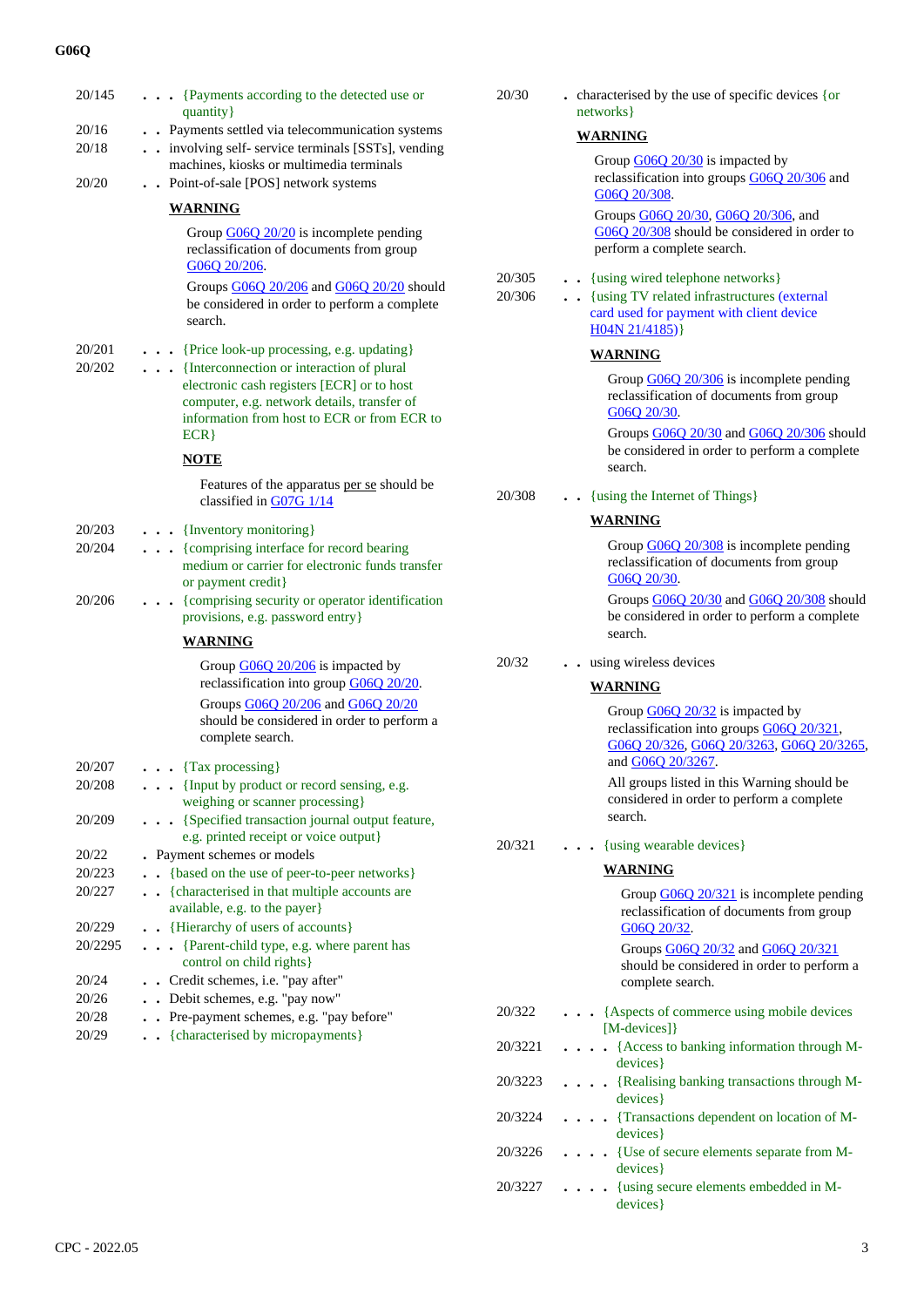| 20/3229          | {Use of the SIM of a M-device as secure                                                                |
|------------------|--------------------------------------------------------------------------------------------------------|
|                  | element}                                                                                               |
| 20/325           | . {using wireless networks}                                                                            |
| 20/3255          | • {using mobile network messaging services                                                             |
|                  | for payment, e.g. SMS }                                                                                |
| 20/326           | • {Payment applications installed on the mobile                                                        |
|                  | devices}                                                                                               |
|                  | <b>WARNING</b>                                                                                         |
|                  | Groups G06Q 20/326 - G06Q 20/3267                                                                      |
|                  | are incomplete pending reclassification of                                                             |
|                  | documents from group G06Q 20/32.                                                                       |
|                  | Groups G06Q 20/32 and G06Q 20/326 -                                                                    |
|                  | G06Q 20/3267 should be considered in                                                                   |
|                  | order to perform a complete search.                                                                    |
| 20/3263          | {characterised by activation or deactivation                                                           |
|                  | $\cdots$<br>of payment capabilities}                                                                   |
| 20/3265          | . {characterised by personalisation for use}                                                           |
| 20/3267          | $\bullet$ $\bullet$ {In-app payments}                                                                  |
| 20/327           | . . {Short range or proximity payments by means                                                        |
|                  | of M-devices}                                                                                          |
| 20/3272          | $\ldots$ (using an audio code)                                                                         |
| 20/3274          | . {using a pictured code, e.g. barcode or QR-                                                          |
|                  | code, being displayed on the M-device}                                                                 |
| 20/3276          | {using a pictured code, e.g. barcode or QR-<br>.                                                       |
|                  | code, being read by the M-device}                                                                      |
| 20/3278          | . {RFID or NFC payments by means of M-                                                                 |
|                  | devices}                                                                                               |
| 20/34            | . . using cards, e.g. integrated circuit [IC] cards or                                                 |
|                  | magnetic cards                                                                                         |
| 20/341           | . {Active cards, i.e. cards including their own                                                        |
| 20/3415          | processing means, e.g. including an IC or chip}<br>{Cards acting autonomously as pay-media}            |
| 20/342           | $\ddot{\phantom{0}}$<br>{Cards defining paid or billed services or                                     |
|                  | quantities}                                                                                            |
| 20/343           | {Cards including a counter}                                                                            |
| 20/3433          | {the counter having monetary units}                                                                    |
| 20/3437          | {the counter having non-monetary units, e.g.                                                           |
|                  | trips}                                                                                                 |
| 20/346           | {Cards serving only as information carrier of                                                          |
|                  | service}                                                                                               |
| 20/347           | $\bullet$ {Passive cards}                                                                              |
| 20/348           | {Single-use cards, i.e. without possibility of                                                         |
|                  | recharging}                                                                                            |
| 20/349           | • {Rechargeable cards}                                                                                 |
| 20/351           | . . {Virtual cards}                                                                                    |
| 20/352           | {Contactless payments by cards}<br>$\ddot{\phantom{0}}$                                                |
| 20/353           | {Payments by cards read by M-devices}<br>$\ddot{\phantom{0}}$                                          |
| 20/354<br>20/355 | {Card activation or deactivation}<br>$\ddot{\phantom{0}}$<br>{Personalisation of cards for use}        |
| 20/3552          | $\ddot{\phantom{0}}$                                                                                   |
|                  | {Downloading or loading of personalisation<br>$\ddot{\phantom{0}}$<br>$\ddot{\phantom{0}}$<br>$data\}$ |
| 20/3555          | . Personalisation of two or more cards }                                                               |
| 20/3558          | {Preliminary personalisation for transfer to                                                           |
|                  | user                                                                                                   |
| 20/356           | • • {Aspects of software for card payments}                                                            |
| 20/3563          | . {Software being resident on card}                                                                    |
| 20/3567          | {Software being in the reader}                                                                         |
| 20/357           | . {Cards having a plurality of specified features}                                                     |
| 20/3572          | . {Multiple accounts on card}                                                                          |
| 20/3574          | $\ldots$ (Multiple applications on card)                                                               |
| 20/3576          | {Multiple memory zones on card}<br>.                                                                   |
| 20/35765         | $\ldots$ . {Access rights to memory zones}                                                             |

| 20/36<br>20/363<br>20/367<br>20/3672<br>20/3674<br>20/3676<br>20/3678<br>20/38 | . . using electronic wallets or electronic money safes<br>. {with the personal data of a user}<br>{involving electronic purses or money safes}<br>. {initialising or reloading thereof}<br>. {involving authentication}<br>$\cdots$ {Balancing accounts}<br>[e-cash details, e.g. blinded, divisible or<br>detecting double spending}<br>. Payment protocols; Details thereof<br>WARNING<br>Group G06Q 20/38 is impacted by |
|--------------------------------------------------------------------------------|-----------------------------------------------------------------------------------------------------------------------------------------------------------------------------------------------------------------------------------------------------------------------------------------------------------------------------------------------------------------------------------------------------------------------------|
|                                                                                | reclassification into groups G06Q 20/384 and<br>G06Q 20/386.<br>Groups G06Q 20/38, G06Q 20/384, and<br>G06Q 20/386 should be considered in order to<br>perform a complete search.                                                                                                                                                                                                                                           |
| 20/381<br>20/382<br>20/3821<br>20/38215                                        | . . {Currency conversion}<br>. {insuring higher security of transaction}<br>. {Electronic credentials}<br>{Use of certificates or encrypted proofs of                                                                                                                                                                                                                                                                       |
| 20/3823                                                                        | transaction rights}<br>. {combining multiple encryption tools for a                                                                                                                                                                                                                                                                                                                                                         |
| 20/3825<br>20/3827<br>20/3829<br>20/383<br>20/384                              | transaction }<br>. {Use of electronic signatures}<br>$\cdots$ {Use of message hashing}<br>. {involving key management}<br>• · {Anonymous user system}<br>. {using social networks}                                                                                                                                                                                                                                          |
|                                                                                | <b>WARNING</b><br>Group G06Q 20/384 is incomplete pending<br>reclassification of documents from group<br>G06O 20/38.<br>Groups G06Q 20/38 and G06Q 20/384 should<br>be considered in order to perform a complete<br>search.                                                                                                                                                                                                 |
| 20/385<br>20/386                                                               | . { using an alias or single-use codes }<br>{using messaging services or messaging apps<br>(using mobile network messaging services for<br>payment, e.g. SMS G06Q 20/3255)}<br><b>WARNING</b><br>Group G06Q 20/386 is incomplete pending<br>reclassification of documents from group<br>G06Q 20/38.<br>Groups G06Q 20/38 and G06Q 20/386 should<br>be considered in order to perform a complete<br>search.                  |
| 20/387                                                                         | • {Payment using discounts or coupons (relating to<br>marketing G06Q 30/02)}<br>NOTE<br>This group covers only the usage of discounts<br>or coupons interacting with the payment of the<br>protocol                                                                                                                                                                                                                         |
| 20/388                                                                         | • {using mutual authentication without cards, e.g.<br>challenge-response}                                                                                                                                                                                                                                                                                                                                                   |
| 20/389                                                                         | . . {Keeping log of transactions for guaranteeing<br>non-repudiation of a transaction}                                                                                                                                                                                                                                                                                                                                      |
|                                                                                |                                                                                                                                                                                                                                                                                                                                                                                                                             |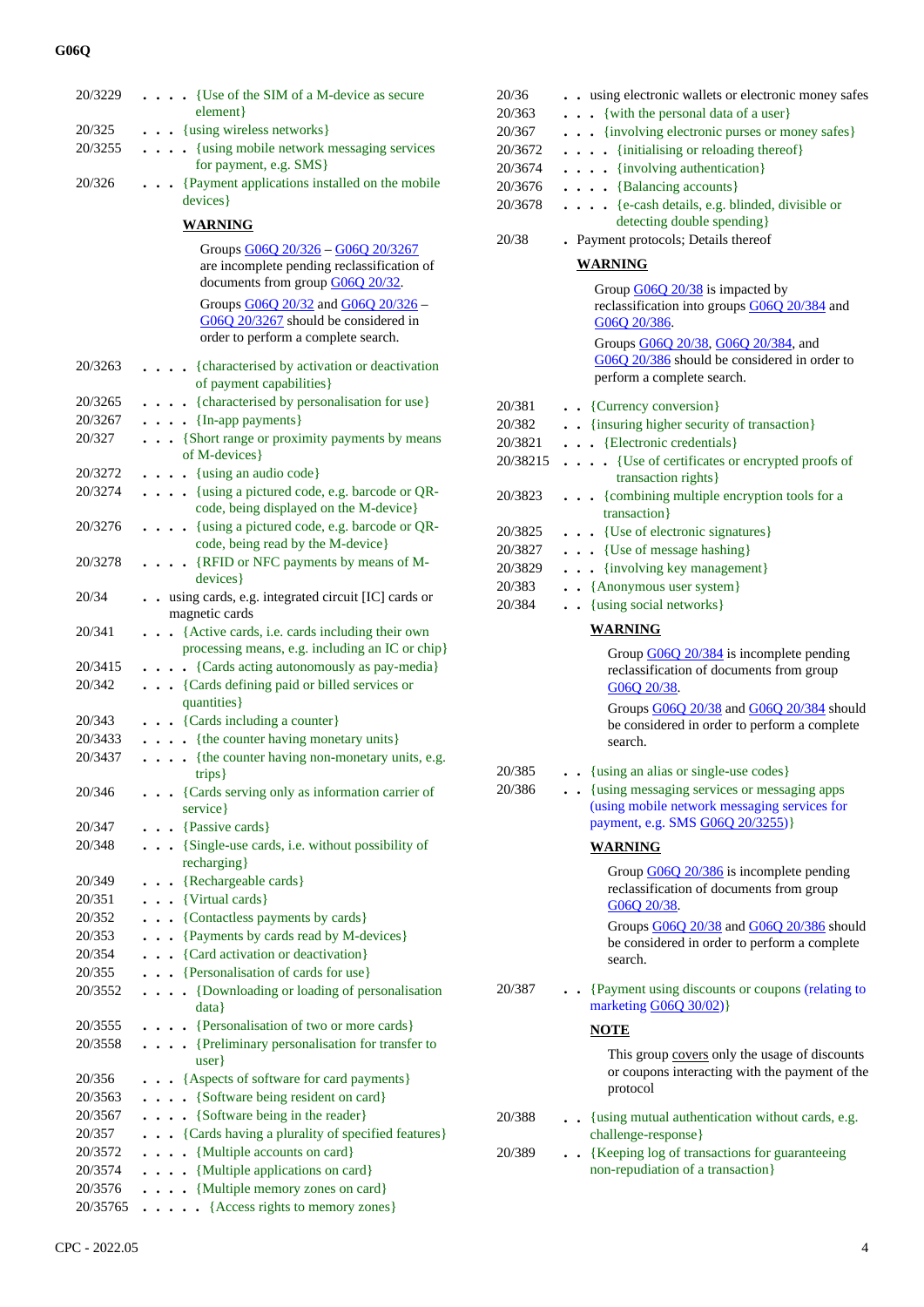| 20/40<br>20/401 | Authorisation, e.g. identification of payer<br>or payee, verification of customer or shop<br>credentials; Review and approval of payers, e.g.<br>check credit lines or negative lists<br>. Transaction verification } |
|-----------------|-----------------------------------------------------------------------------------------------------------------------------------------------------------------------------------------------------------------------|
|                 |                                                                                                                                                                                                                       |
|                 | <b>WARNING</b>                                                                                                                                                                                                        |
|                 | Group $\underline{G06Q}$ 20/401 is impacted by<br>reclassification into groups G06Q 20/4015<br>and G06Q 20/40155.                                                                                                     |
|                 | Groups G06Q 20/401, G06Q 20/4015, and<br>G06Q 20/40155 should be considered in<br>order to perform a complete search.                                                                                                 |
| 20/4012         | [Verifying personal identification numbers<br>[PIN]                                                                                                                                                                   |
| 20/4014         | . {Identity check for transactions}                                                                                                                                                                                   |
| 20/40145        | $\ldots$ . [Biometric identity checks]                                                                                                                                                                                |
| 20/4015         | $\ldots$ (using location information)                                                                                                                                                                                 |
|                 | WARNING                                                                                                                                                                                                               |
|                 | Groups $G06Q$ 20/4015 and                                                                                                                                                                                             |
|                 | G06Q 20/40155 are incomplete pending<br>reclassification of documents from group<br>G06O 20/401.                                                                                                                      |
|                 | Groups G06Q 20/401, G06Q 20/4015,<br>and G06Q 20/40155 should be considered<br>in order to perform a complete search.                                                                                                 |
| 20/40155        | $\ldots$ . {for triggering transactions}                                                                                                                                                                              |
| 20/4016         | . {involving fraud or risk level assessment in                                                                                                                                                                        |
|                 | transaction processing}                                                                                                                                                                                               |
| 20/4018         | . {using the card verification value [CVV]<br>associated with the card}                                                                                                                                               |
| 20/403          | {Solvency checks}                                                                                                                                                                                                     |
| 20/4033         | . {Local solvency checks}                                                                                                                                                                                             |
| 20/4037         | $\ldots$ {Remote solvency checks}                                                                                                                                                                                     |
| 20/405          | {Establishing or using transaction specific<br>$rules$ }                                                                                                                                                              |
| 20/407          | $\ldots$ {Cancellation of a transaction}                                                                                                                                                                              |
| 20/409          | • • {Device specific authentication in transaction<br>processing }                                                                                                                                                    |
| 20/4093         | . {Monitoring of device authentication}                                                                                                                                                                               |
| 20/4097         | . {using mutual authentication between                                                                                                                                                                                |
|                 | devices and transaction partners}                                                                                                                                                                                     |
| 20/40975        | {using encryption therefor}<br>$\ddot{\phantom{a}}$                                                                                                                                                                   |
| 20/42           | . Confirmation, e.g. check or permission by the                                                                                                                                                                       |
|                 | legal debtor of payment                                                                                                                                                                                               |
| 20/425          | {using two different networks, one for<br>transaction and one for security confirmation}                                                                                                                              |
| 30/00           | Commerce, e.g. shopping or e-commerce                                                                                                                                                                                 |
| 30/01           | {Customer relationship, e.g. warranty}                                                                                                                                                                                |
| 30/012          | {Product or service warranty}<br>$\ddot{\phantom{0}}$                                                                                                                                                                 |
| 30/014          | $\bullet$ {Product recall}                                                                                                                                                                                            |
| 30/016          | {Customer service, i.e. after purchase service}                                                                                                                                                                       |
| 30/018          | . . {Business or product certification or verification}                                                                                                                                                               |
| 30/0185         | {Product, service or business identity fraud}                                                                                                                                                                         |
| 30/02           | . Marketing, e.g. market research and analysis,<br>surveying, promotions, advertising, buyer profiling,<br>customer management or rewards; Price estimation<br>or determination                                       |
| 30/0201         | . . {Market data gathering, market analysis or<br>market modelling}                                                                                                                                                   |
| 30/0202         | . . {Market predictions or demand forecasting}                                                                                                                                                                        |

| 30/0203 | . {Market surveys or market polls}                                                                                                     |
|---------|----------------------------------------------------------------------------------------------------------------------------------------|
| 30/0204 | . {Market segmentation}                                                                                                                |
| 30/0205 | {Location or geographical consideration}                                                                                               |
| 30/0206 | . {Price or cost determination based on market<br>factors }                                                                            |
| 30/0207 | {Discounts or incentives, e.g. coupons, rebates,<br>$\ddotsc$<br>offers or upsales}                                                    |
| 30/0208 | {Trade or exchange of a good or service for an<br>$\ddot{\phantom{a}}$<br>incentive}                                                   |
| 30/0209 | {Incentive being awarded or redeemed in<br>connection with the playing of a video game}                                                |
| 30/0211 | • {Determining discount or incentive<br>effectiveness}                                                                                 |
| 30/0212 | {Chance discounts or incentives}                                                                                                       |
| 30/0213 | $\ddot{\phantom{0}}$<br>{Consumer transaction fees}                                                                                    |
| 30/0214 | $\ddot{\phantom{0}}$<br>{Referral award systems}                                                                                       |
| 30/0215 | $\ddot{\phantom{0}}$                                                                                                                   |
| 30/0216 | . {Including financial accounts}                                                                                                       |
|         | {Investment accounts}<br>$\ddot{\phantom{0}}$<br>.                                                                                     |
| 30/0217 | {Giving input on a product or service or<br>.<br>expressing a customer desire in exchange for an<br>incentive or reward}               |
| 30/0218 |                                                                                                                                        |
| 30/0219 | $\ldots$ {based on score}<br>. {based on funds or budget}                                                                              |
|         | $\cdots$ {Re-usable coupons}                                                                                                           |
| 30/0221 |                                                                                                                                        |
| 30/0222 | {During e-commerce, i.e. online transactions}                                                                                          |
| 30/0223 | . {based on inventory}                                                                                                                 |
| 30/0224 | . {based on user history}                                                                                                              |
| 30/0225 | $\cdots$ {Avoiding frauds}                                                                                                             |
| 30/0226 | {Frequent usage incentive systems, e.g.<br>frequent flyer miles programs or point systems}                                             |
| 30/0227 | {Frequent usage incentive value<br>$\ddots$                                                                                            |
|         | reconciliation between diverse systems}                                                                                                |
| 30/0228 | $\bullet$ $\bullet$ {On-line clearing houses}                                                                                          |
| 30/0229 | {Multi-merchant loyalty card systems}                                                                                                  |
| 30/0231 | {Awarding of a frequent usage incentive<br>independent of the monetary value of a good<br>or service purchased, or distance travelled} |
| 30/0232 | {Frequent usage rewards other than                                                                                                     |
|         | merchandise, cash or travel}                                                                                                           |
| 30/0233 | {Method of redeeming a frequent usage<br>reward }                                                                                      |
| 30/0234 | {Rebate after completed purchase, i.e. post<br>$\ddotsc$<br>transaction awards}                                                        |
| 30/0235 | {Including timing, i.e. limited awarding or                                                                                            |
| 30/0236 | usage time constraint}<br>• {Incentive or reward received by requiring                                                                 |
|         | registration or ID from user}                                                                                                          |
| 30/0237 | {at kiosk}                                                                                                                             |
| 30/0238 | $\bullet$ $\bullet$ {at point-of-sale [POS]}                                                                                           |
| 30/0239 | {Online discounts or incentives}                                                                                                       |
| 30/0241 | · · {Advertisement}                                                                                                                    |
| 30/0242 | • {Determination of advertisement effectiveness}                                                                                       |
| 30/0243 | {Comparative campaigns}<br>$\ddot{\phantom{0}}$                                                                                        |
| 30/0244 | {Optimization}<br>$\cdots$                                                                                                             |
| 30/0245 | $\ldots$ {Surveys}                                                                                                                     |
| 30/0246 | $\ldots$ {Traffic}                                                                                                                     |
| 30/0247 | . {Calculate past, present or future revenues}                                                                                         |
| 30/0248 | {Avoiding fraud}<br>$\ddot{\phantom{0}}$                                                                                               |
| 30/0249 | {based upon budgets or funds}<br>$\bullet$ $\quad$ $\bullet$                                                                           |
| 30/0251 | . Targeted advertisement}                                                                                                              |
| 30/0252 | {based on events or environment, e.g.<br>weather or festivals}                                                                         |
|         |                                                                                                                                        |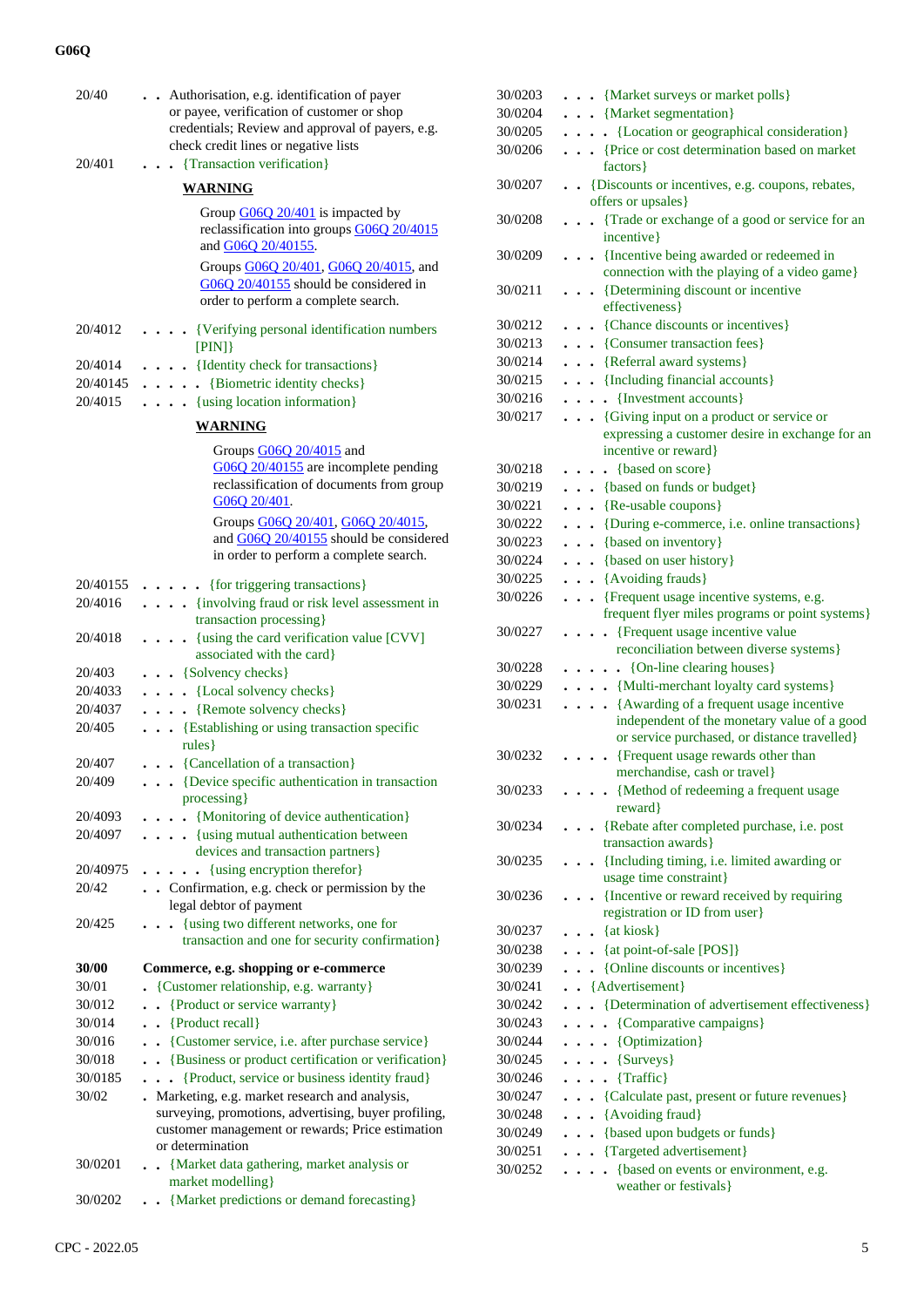| 30/0253 | {During e-commerce, i.e. online                            |
|---------|------------------------------------------------------------|
|         | transactions}                                              |
| 30/0254 | $\ldots$ {based on statistics}                             |
| 30/0255 | . {based on user history}                                  |
| 30/0256 | $\ldots$ $\{User search\}$                                 |
| 30/0257 | $\cdots$ $\cdots$ {User requested}                         |
| 30/0258 | $\cdots$ $\cdots$ {Registration}                           |
| 30/0259 | $\ldots$ {based on store location}                         |
| 30/0261 | $\ldots$ (based on user location)                          |
| 30/0262 | . {during computer stand-by mode}                          |
| 30/0263 | . {based upon Internet or website rating}                  |
| 30/0264 | $\ldots$ {based upon schedule}                             |
| 30/0265 | . {Vehicular advertisement}                                |
| 30/0266 | $\ldots$ . {based on the position of the vehicle}          |
| 30/0267 | [Wireless devices]                                         |
| 30/0268 | $\ldots$ {at point-of-sale [POS]}                          |
| 30/0269 | . {based on user profile or attribute}                     |
| 30/0271 | . {Personalized advertisement}                             |
| 30/0272 | . {Period of advertisement exposure}                       |
| 30/0273 | . {Fees for advertisement}                                 |
| 30/0274 | $\ldots$ {Split fees}                                      |
| 30/0275 | $\ldots$ {Auctions}                                        |
| 30/0276 | . {Advertisement creation}                                 |
| 30/0277 | . {Online advertisement}                                   |
| 30/0278 | . . {Product appraisal}                                    |
| 30/0279 | . . {Fundraising management}                               |
| 30/0281 | • • {Customer communication at a business location,        |
|         | e.g. providing product or service information,             |
|         | consulting }                                               |
| 30/0282 | . . {Business establishment or product rating or           |
|         | recommendation}                                            |
| 30/0283 | . Price estimation or determination}                       |
| 30/0284 | {Time or distance, e.g. usage of parking meters            |
|         | or taximeters}                                             |
|         | <b>NOTE</b>                                                |
|         | Constructional aspects of time meters                      |
|         | are classified in groups G07B 13/00,                       |
|         | G07B 15/00 or G07F 17/24                                   |
| 30/04   | . Billing or invoicing {, e.g. tax processing in           |
|         | connection with a sale}                                    |
| 30/06   | . Buying, selling or leasing transactions                  |
| 30/0601 | {Electronic shopping}                                      |
| 30/0603 | {Catalogue ordering}<br>$\ddot{\phantom{0}}$               |
| 30/0605 | {Supply or demand aggregation}<br>$\ddot{\phantom{0}}$     |
| 30/0607 | {Regulated}<br>$\ddotsc$                                   |
| 30/0609 | {Buyer or seller confidence or verification}               |
| 30/0611 | {Request for offers or quotes}<br>$\ddot{\phantom{0}}$     |
| 30/0613 | . {Third-party assisted}                                   |
| 30/0615 | $\cdots$ {Anonymizing}                                     |
| 30/0617 | {Representative agent}                                     |
| 30/0619 | . {Neutral agent}                                          |
| 30/0621 | . {Item configuration or customization}                    |
| 30/0623 | . . {Item investigation}                                   |
| 30/0625 | . {Directed, with specific intent or strategy}             |
| 30/0627 | {using item specifications}<br>$\sim$ $\sim$ $\sim$ $\sim$ |
| 30/0629 | {for generating comparisons}                               |
| 30/0631 | . {Item recommendations}                                   |
| 30/0633 | {Lists, e.g. purchase orders, compilation or               |
|         |                                                            |
|         |                                                            |
| 30/0635 | processing}<br>{Processing of requisition or of purchase}  |

| 30/0637         | $\ldots$ (Approvals)                                                                                                              |
|-----------------|-----------------------------------------------------------------------------------------------------------------------------------|
| 30/0639         | $\ldots$ {Item locations}                                                                                                         |
| 30/0641         | $\ldots$ {Shopping interfaces}                                                                                                    |
| 30/0643         | {Graphical representation of items or<br>.<br>shoppers }                                                                          |
| 30/0645         | . . {Rental, i.e. leasing}                                                                                                        |
| 30/08           | Auctions {, matching or brokerage (matching or<br>brokerage for stock exchange G06Q 40/04)}                                       |
| 40/00           | Finance; Insurance; Tax strategies; Processing of<br>corporate or income taxes                                                    |
| 40/02           | Banking, e.g. interest calculation, credit approval,                                                                              |
| 40/025          | mortgages, home banking or on-line banking<br>• {Credit processing or loan processing, e.g. risk                                  |
|                 | analysis for mortgages}                                                                                                           |
| 40/04           | . Exchange, e.g. stocks, commodities, derivatives or<br>currency exchange                                                         |
| 40/06           | . Investment, e.g. financial instruments, portfolio<br>management or fund management                                              |
| 40/08           | Insurance, e.g. risk analysis or pensions<br>{(processing of insurance policies or claims)<br>G06Q 10/10)                         |
| 40/10           | • {Tax strategies}                                                                                                                |
| 40/12           | • {Accounting}                                                                                                                    |
| 40/123          | • {Tax preparation or submission}                                                                                                 |
| 40/125          | . . {Finance or payroll}                                                                                                          |
| 40/128          | • {Check-book balancing, updating or printing                                                                                     |
|                 | arrangements }                                                                                                                    |
| 50/00           | Systems or methods specially adapted for specific<br>business sectors, e.g. utilities or tourism (healthcare<br>informatics G16H) |
| 50/01           | {Social networking}                                                                                                               |
| 50/02           | • Agriculture; Fishing; Mining                                                                                                    |
| 50/04           | . Manufacturing                                                                                                                   |
| 50/06           | • Electricity, gas or water supply                                                                                                |
| 50/08           | . Construction                                                                                                                    |
| 50/10           | . Services                                                                                                                        |
| 50/12           | . Hotels or restaurants                                                                                                           |
| 50/14           | . Travel agencies                                                                                                                 |
| 50/16           | . . Real estate                                                                                                                   |
| 50/163          | {Property management}                                                                                                             |
| 50/165          | {Land development}                                                                                                                |
| 50/167          | ${Closing}$                                                                                                                       |
| 50/18           | • Legal services; Handling legal documents                                                                                        |
| 50/182          | {Alternative dispute resolution}                                                                                                  |
| 50/184          | {Intellectual property management}<br>$\ddot{\phantom{0}}$                                                                        |
| 50/186          | $\bullet \bullet \{ \text{Estate planning} \}$                                                                                    |
| 50/188          | {Electronic negotiation}<br>$\ddot{\phantom{0}}$                                                                                  |
| 50/20<br>50/205 | . . Education                                                                                                                     |
| 50/2053         | . . {Education administration or guidance}<br>{Education institution selection, admissions,                                       |
|                 | or financial aid}                                                                                                                 |
| 50/2057         | {Career enhancement or continuing<br>education service}                                                                           |
| 50/22           | . Social work                                                                                                                     |
| 50/26           | . Government or public services                                                                                                   |
| 50/265<br>50/28 | {Personal security, identity or safety}<br>$\ddot{\phantom{0}}$                                                                   |
|                 | . Logistics, e.g. warehousing, loading, distribution or<br>shipping                                                               |
| 50/30<br>50/32  | Transportation; Communications<br>. Post and telecommunications (franking apparatus                                               |
|                 | G07B 17/00)                                                                                                                       |